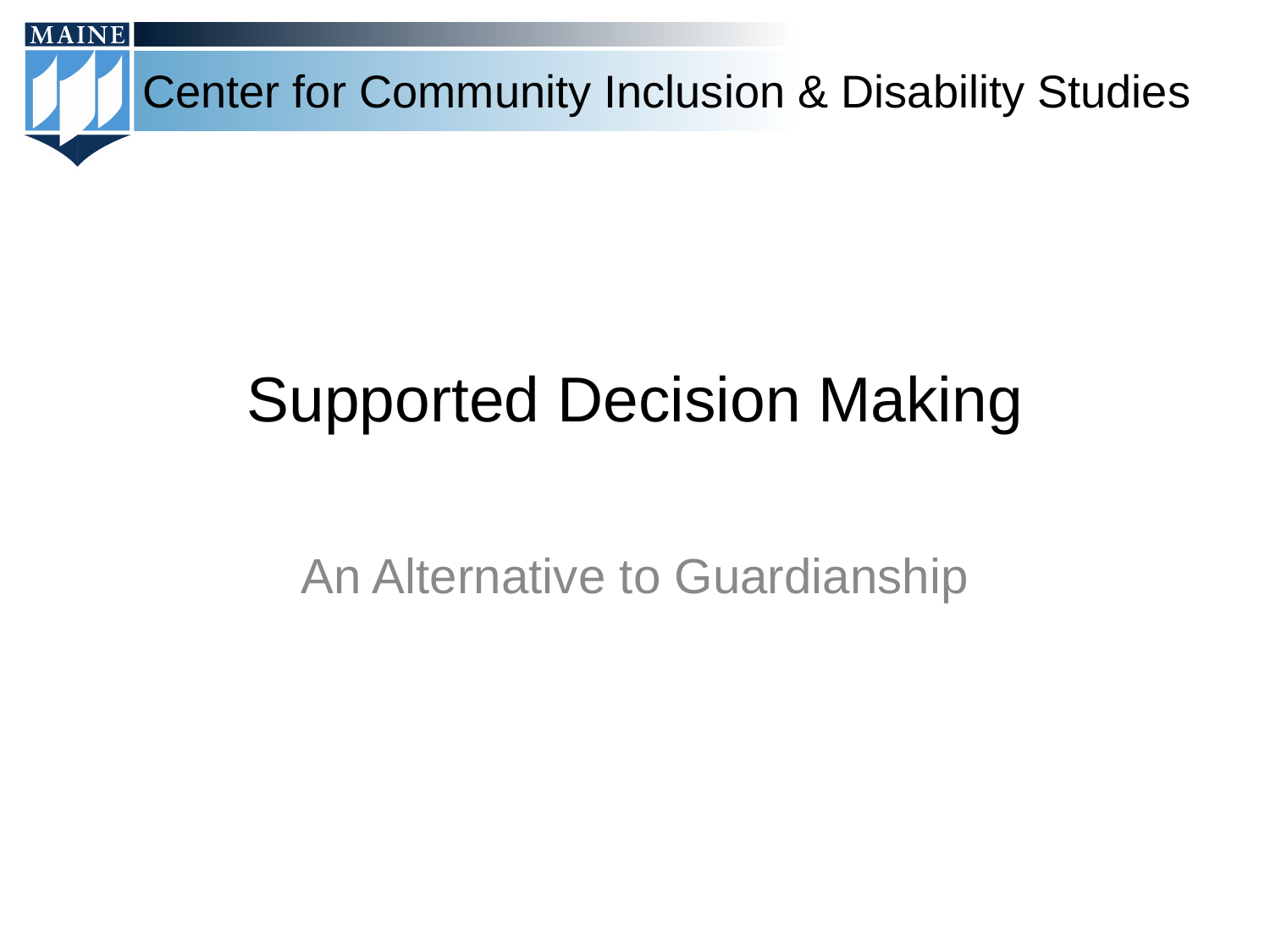# Supported Decision Making Defined

Supported Decision Making (SDM) is a:

"formal method of decision-making in which a person can designate trusted individuals who can help them process information and work through decisions. SDM offers an alternative to guardianship, which would otherwise completely usurp the person's autonomy and civil rights."

(Disability Rights Maine, 2015)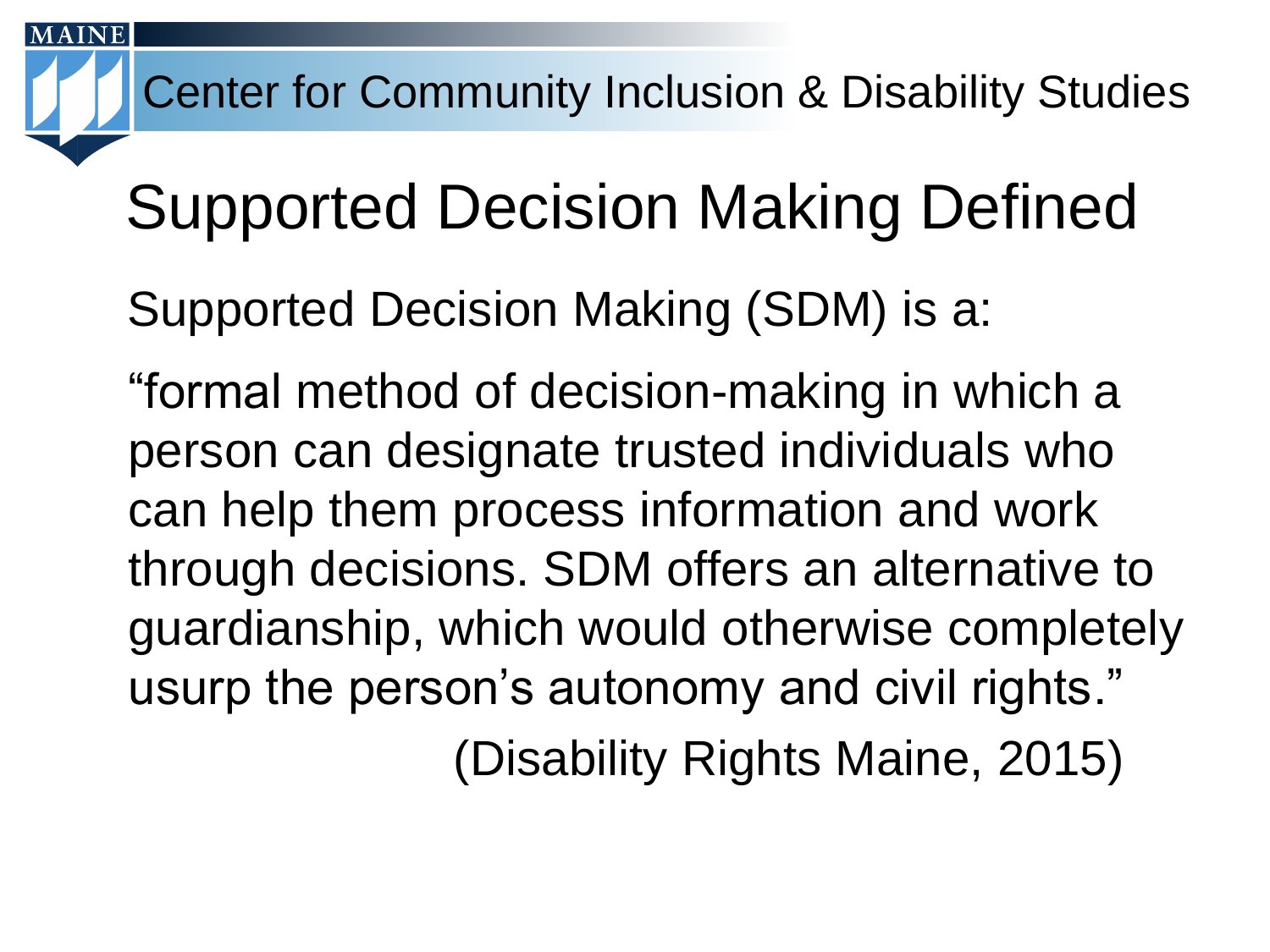### More on SDM

"While there is no "one-size-fits-all" model of SDM, it generally occurs when people receive assistance from one or more trusted friends, family members, professionals or advocates - to help them understand the situations they face and choices and options they have, so they can make their own decisions….

- From *Supported Decision-Making: An Agenda for Action.* Burton Blatt Institute, Syracuse University. http://bbi.syr.edu/news\_events/news/2014/02/Supported%20Decision% 20Making-2014.pdf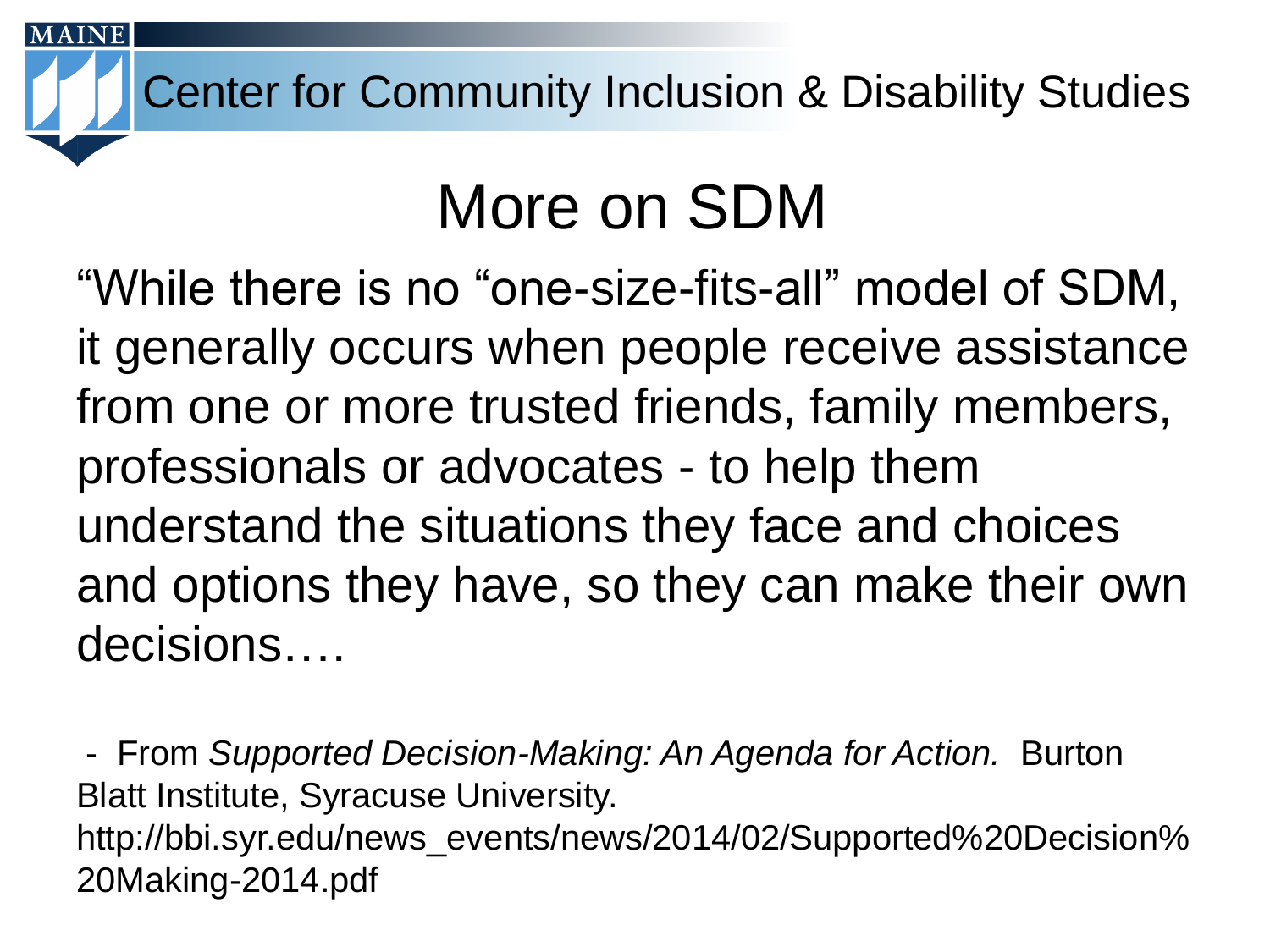# More on SDM (2)

…This process mirrors what happens for most adults when they make decisions such as whether to get car repairs, sign legal documents and consent to medical procedures: they seek advice, input and information from friends, family or professionals who are knowledgeable about those issues, so they can make their own well-informed choices."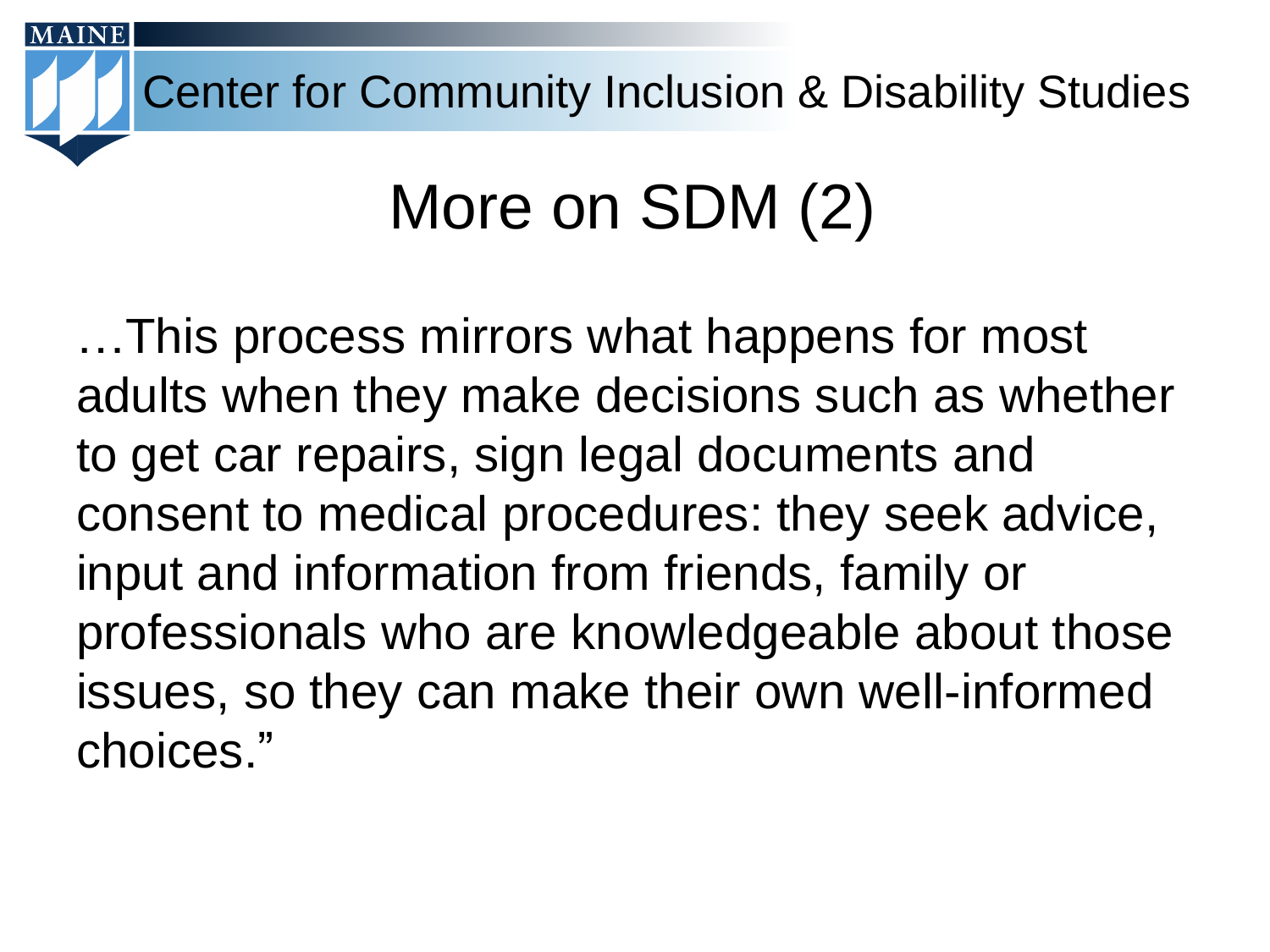## Maine's SDM Coalition

- Disability Rights Maine (DRM) received a grant from the National Resource Center for Supported-Decision Making designed to help DRM "educate individuals and provide resources to the community on Supported Decision-Making as an alternative to guardianship."
- Along with 9 community partners, DRM is developing materials and providing training to:: individuals, families, service providers, and court officials on Supported Decision-Making."

[\(Fromhttp://drme.org/news/2015/drm-awarded-state-grant-from-the](http://drme.org/news/2015/drm-awarded-state-grant-from-the-national-resource-center-for-supported-decision-making)national-resource-center-for-supported-decision-making )